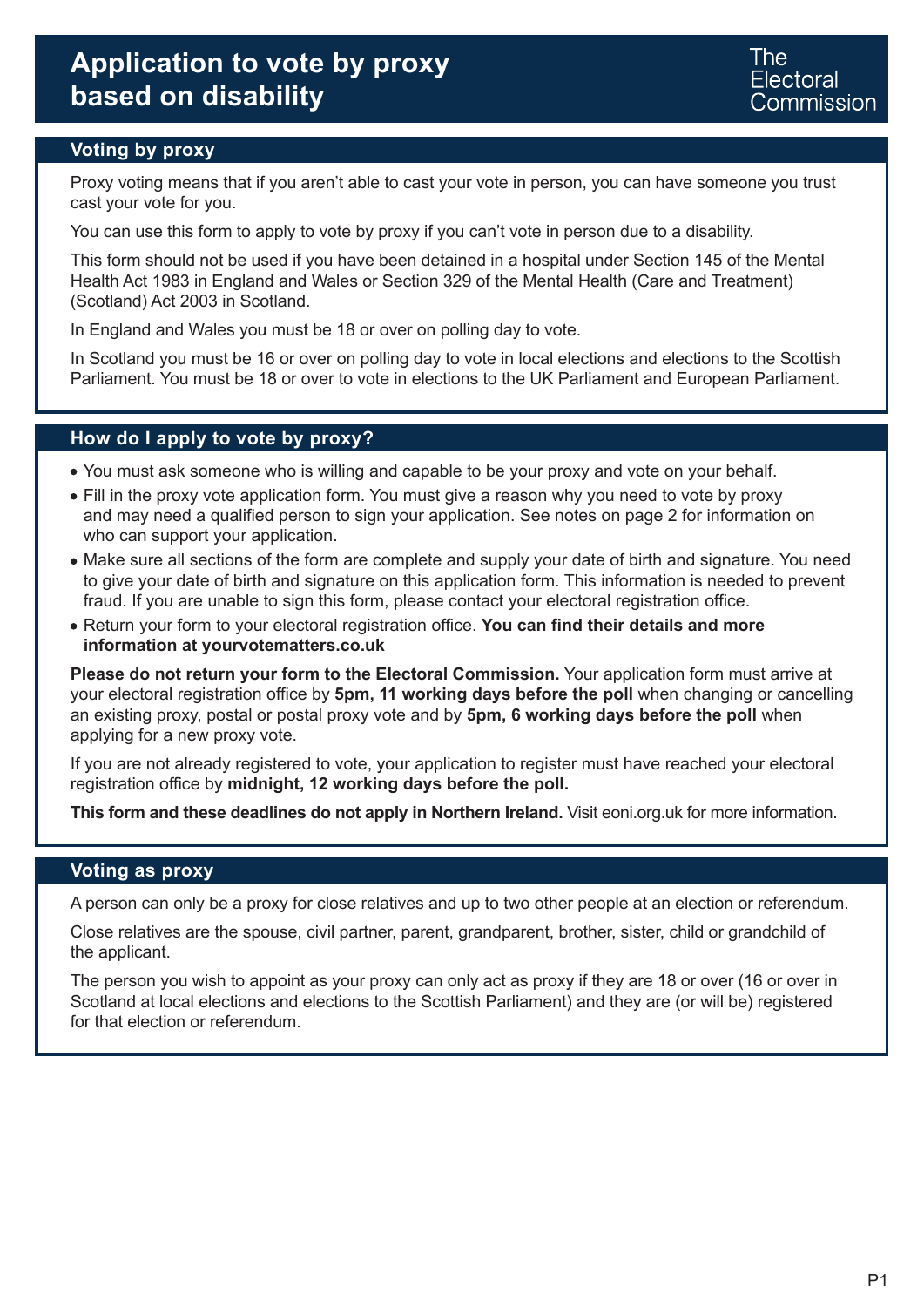# **Who can support my application?**

If they are giving care or treating you for the disability your application can be supported by:

- a registered medical practitioner (includes dentist, optician, pharmacist, osteopath, chiropractor or psychologist)
- a registered nurse
- a registered health professional

If they are giving care, treating you, or have arranged care or assistance in respect of the disability your application can be supported by:

• a registered social worker

Alternatively your application can be supported by:

- a registered mental health manager or their representative
- the person registered as running the residential care home you live in
- the warden of the premises you live in that are provided for people of pensionable age or disabled persons

If you are registered blind by a local authority and your application is based on your blindness, or you are in receipt of a benefit payment (listed below) because of the disability specified in the application, then you do not need to have your application supported. You must complete part 4B or 4C.

Benefit payments:

- A higher rate of the mobility component of a disability living allowance
- The enhanced rate of the mobility component of the personal independence payment
- An Armed Forces independence payment

## **What happens after I've returned this form?**

- Your proxy must go to your polling station to vote on your behalf. If your proxy cannot get to the polling station, they can apply to vote for you by post. They can apply to do this until **5pm, 11 working days before the poll**. They can contact the electoral registration office for more details and to request a further application form. For contact details, go to yourvotematters.co.uk
- Your proxy will be sent a proxy poll card, telling them where and when to vote on your behalf. You should let your proxy know how you want them to vote on your behalf, for example which candidate, party or outcome. If it turns out that you are able to go to the polling station on polling day, you can vote in person as long as your proxy has not already done so or has not applied to vote by post.

## **Privacy statement**

The Electoral Registration Officer will only use the information you give them for electoral purposes. They will look after personal information securely and will follow data protection legislation. They will not give personal information about you or any personal information you may provide on other people to anyone else or another organisation unless they have to by law.

The lawful basis to collect the information in this form is that it is necessary for the performance of a task carried out in the public interest and exercise of official authority as vested in the Electoral Registration Officer as set out in Representation of the People Act 1983 and associated regulations.

Some of the information that is collected in this form is classified as special category personal data. This is processed for reason of substantial public interest as set out in Representation of the People Act 1983 and associated regulations. To process this type of information the Data Controller must have a relevant policy document that sets out how this information will be handled.

The Electoral Registration Officer is the Data Controller. For further information relating to the processing of personal data you should refer to their privacy notice on their website. You can find their website address and contact details at yourvotematters.co.uk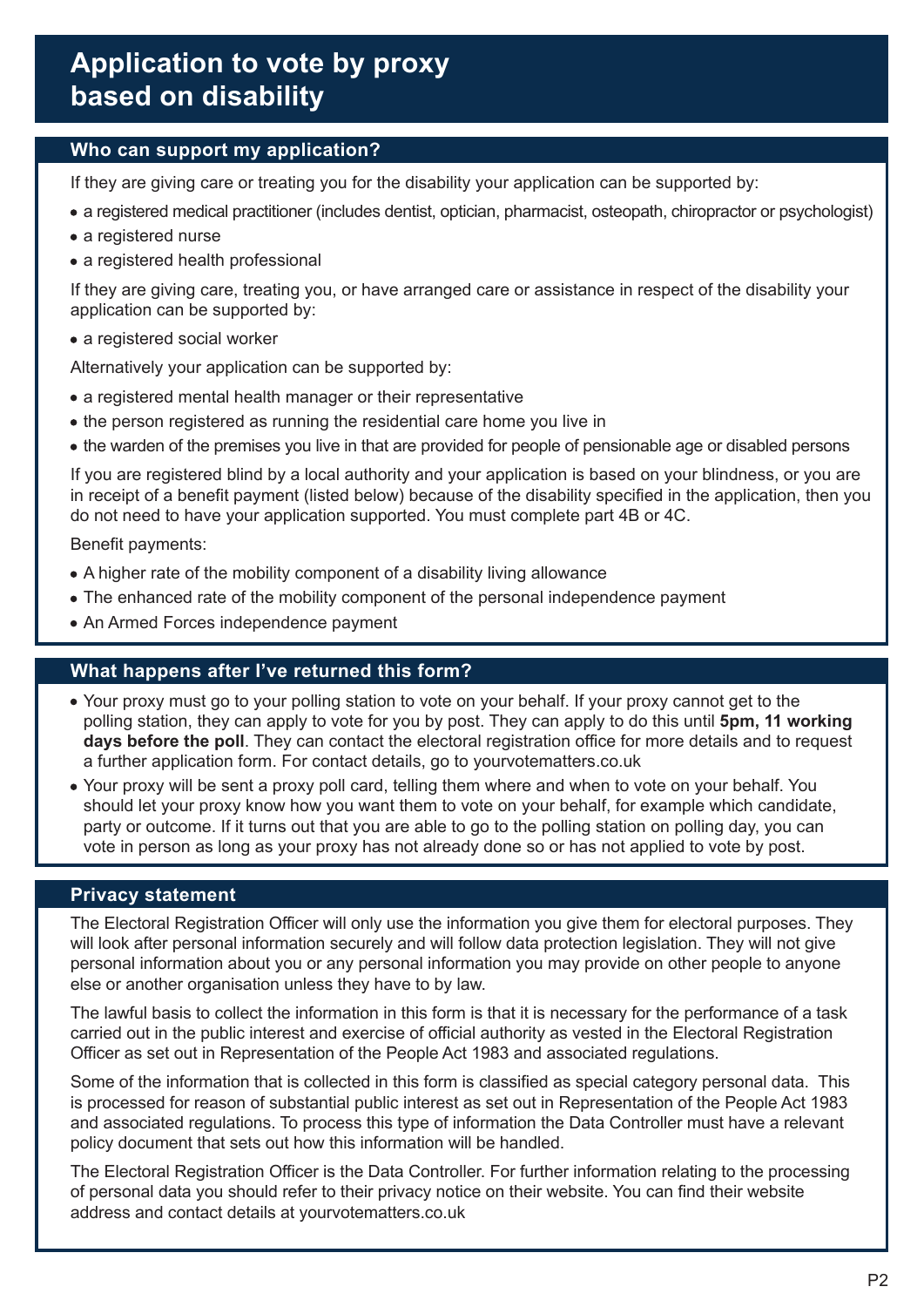## **Only one person can apply to vote by proxy using this form**

Please write in black ink and use BLOCK LETTERS. When all sections are complete and you have signed the form yourself, send it to your electoral registration office. You can find their address at yourvotematters.co.uk

| <b>About you</b>                                                     | How long do you want a proxy vote for?                                                              |
|----------------------------------------------------------------------|-----------------------------------------------------------------------------------------------------|
| Surname                                                              | I want to vote by proxy (tick one box only):                                                        |
|                                                                      | until further notice (permanent proxy vote)                                                         |
| First name(s) (in full)                                              | for the period                                                                                      |
|                                                                      | from<br>Y<br>D<br>M<br>D<br>М                                                                       |
| Your address (where you are registered to vote)                      | to                                                                                                  |
|                                                                      | Y Y Y Y<br>D<br>M<br>D<br>М                                                                         |
|                                                                      | Why do you want a proxy vote?<br>4                                                                  |
|                                                                      | Read the notes on the previous pages and                                                            |
| Postcode                                                             | complete either A, B or C.                                                                          |
| Telephone no (optional)                                              | $A - I$ am not able to go to the polling station<br>on polling day due to the following disability: |
| Email (optional)                                                     |                                                                                                     |
|                                                                      |                                                                                                     |
|                                                                      | $B - I$ am not able to go to the polling                                                            |
| Providing an email and telephone number                              | station on polling day due to my blindness.<br>I am registered blind by (the following              |
| gives a quick and easy way to contact you<br>about your application. | local authority):                                                                                   |
|                                                                      |                                                                                                     |
| About your proxy (the person you<br>$\mathbf{2}$                     |                                                                                                     |
| have chosen to vote on your behalf)                                  | $C - I$ am not able to go to the polling station<br>on polling day due to my disability for which   |
| Full name                                                            | I am in receipt of a benefit payment. Please<br>state which of the benefit payments listed on       |
| Family relationship (if any)                                         | page 2 you receive and your disability:                                                             |
|                                                                      |                                                                                                     |
| <b>Full address</b>                                                  |                                                                                                     |
|                                                                      |                                                                                                     |
|                                                                      |                                                                                                     |
|                                                                      |                                                                                                     |
| Postcode                                                             |                                                                                                     |
| Email or telephone no (optional)                                     |                                                                                                     |
|                                                                      |                                                                                                     |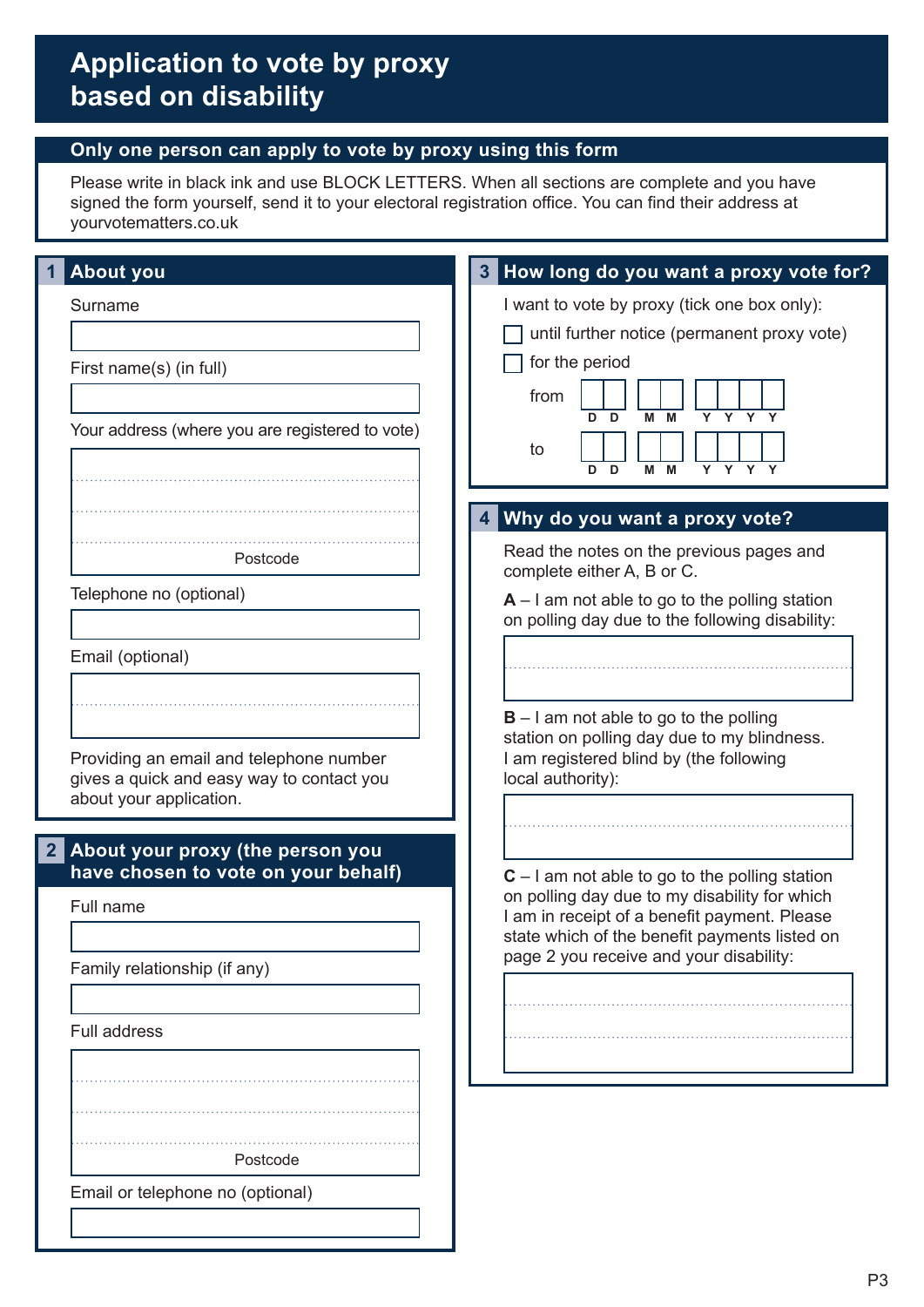# **5 Your date of birth and declaration 7 Support for this application**

**Declaration:** I have asked the person I have named as my proxy and confirm that they are willing and capable to be appointed to vote on my behalf.

As far as I know, the details on this form are true and accurate. I understand that to provide false information on this form is an offence, punishable on conviction by imprisonment of up to two years and/or a fine.

**Date of birth:** Please write your date of birth in the boxes below using black ink.



**Signature:** Sign below using black ink, keeping within the grey border.

If you are unable to sign this form, please contact your electoral registration office.

# **6 Date of application**

**D D M M Y Y Y Y**

**Today's date**

Read the notes to see who can support this application. Please complete either 7A, 7B, 7C, or 7D on pages 5 - 6:

Complete **7A** if you are giving care and/ or treating the disability detailed in the application, and are:

- a registered medical practitioner (including a dentist, optician, pharmacist, osteopath, chiropractor or psychologist)
- a registered nurse
- a registered health professional

Complete **7B** if you are giving care, treatment and/or have arranged care or assistance in respect of the disability detailed in the application and are:

• a registered social worker

Complete **7C** if you are:

- a person registered as running a residential care home
- the warden of premises provided for people of pensionable age or disabled persons

Complete **7D** if you are:

 a registered mental health manager or their representative

**The application does not need to be supported if Part 4B or 4C applies.**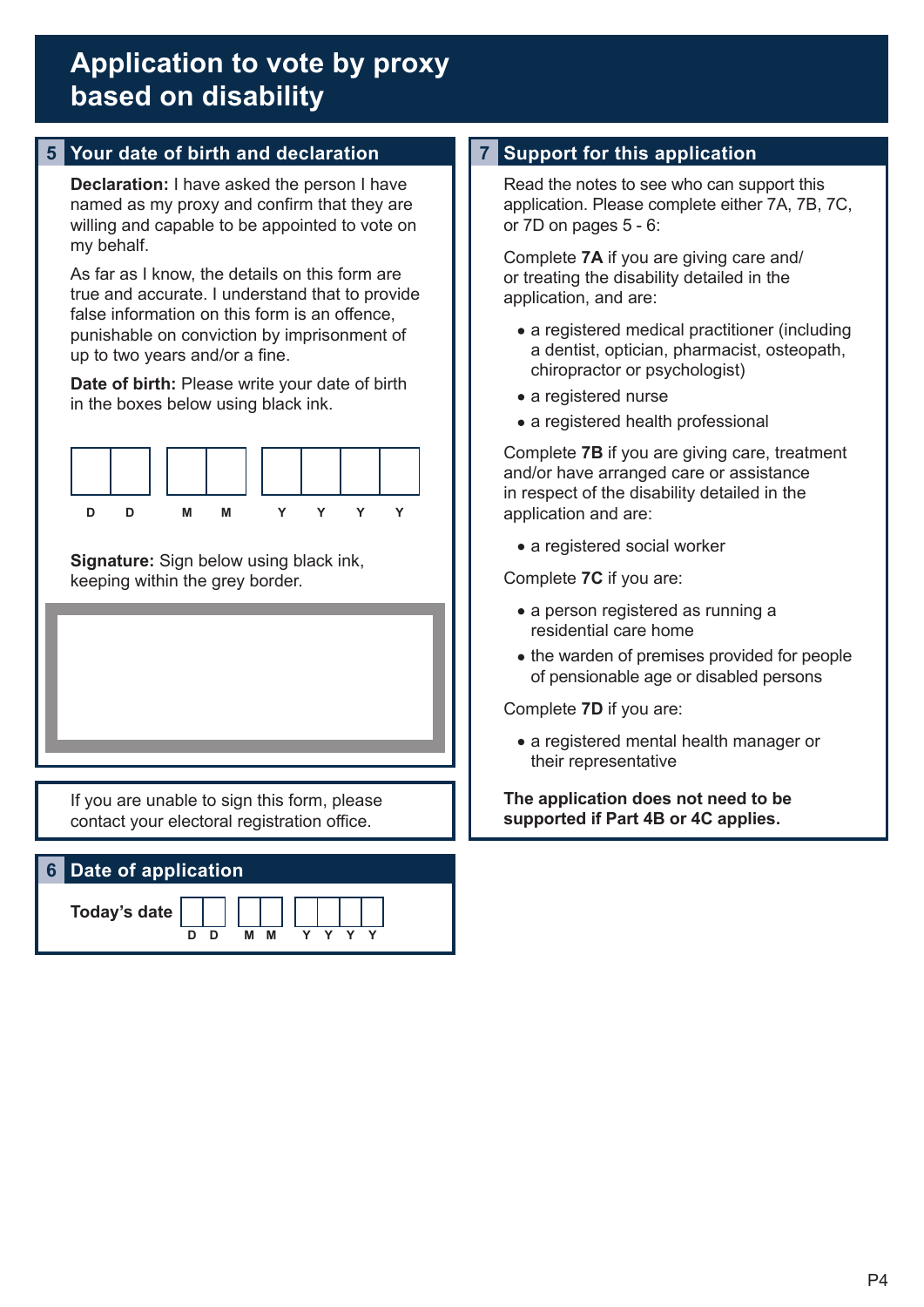- **7A If you are giving care and/or treating the disability detailed in the application, and are:**
	- **a registered medical practitioner (including a dentist, optician, pharmacist, osteopath, chiropractor or psychologist)**
	- **a registered nurse**
	- **a registered health professional**

Supporter's full name

Supporter's address

Postcode

Email or telephone no (optional)



#### **Declaration:**

- I am providing care and/or treating the applicant for the disability specified in the application
- To the best of my knowledge and belief:
	- the applicant has the disability specified in the application and cannot reasonably be expected to go to their polling station on polling day or to vote there unaided due to that disability.
	- the disability specified in the application is likely to continue indefinitely or until:



#### Supporter's signature



**7B If you are a registered social worker giving care, treatment and/or have arranged care or assistance in respect of the disability detailed in the application**

Supporter's full name

Supporter's address



Supporter's qualification

#### **Declaration:**

- I am providing care and/or treating the applicant, or have arranged care or assistance for the applicant, for the disability specified in the application
- To the best of my knowledge and belief:
	- the applicant has the disability specified in the application and cannot reasonably be expected to go to their polling station on polling day or to vote there unaided due to that disability.
	- the disability specified in the application is likely to continue indefinitely or until:



Supporter's signature

**D D M M Y Y Y Y**